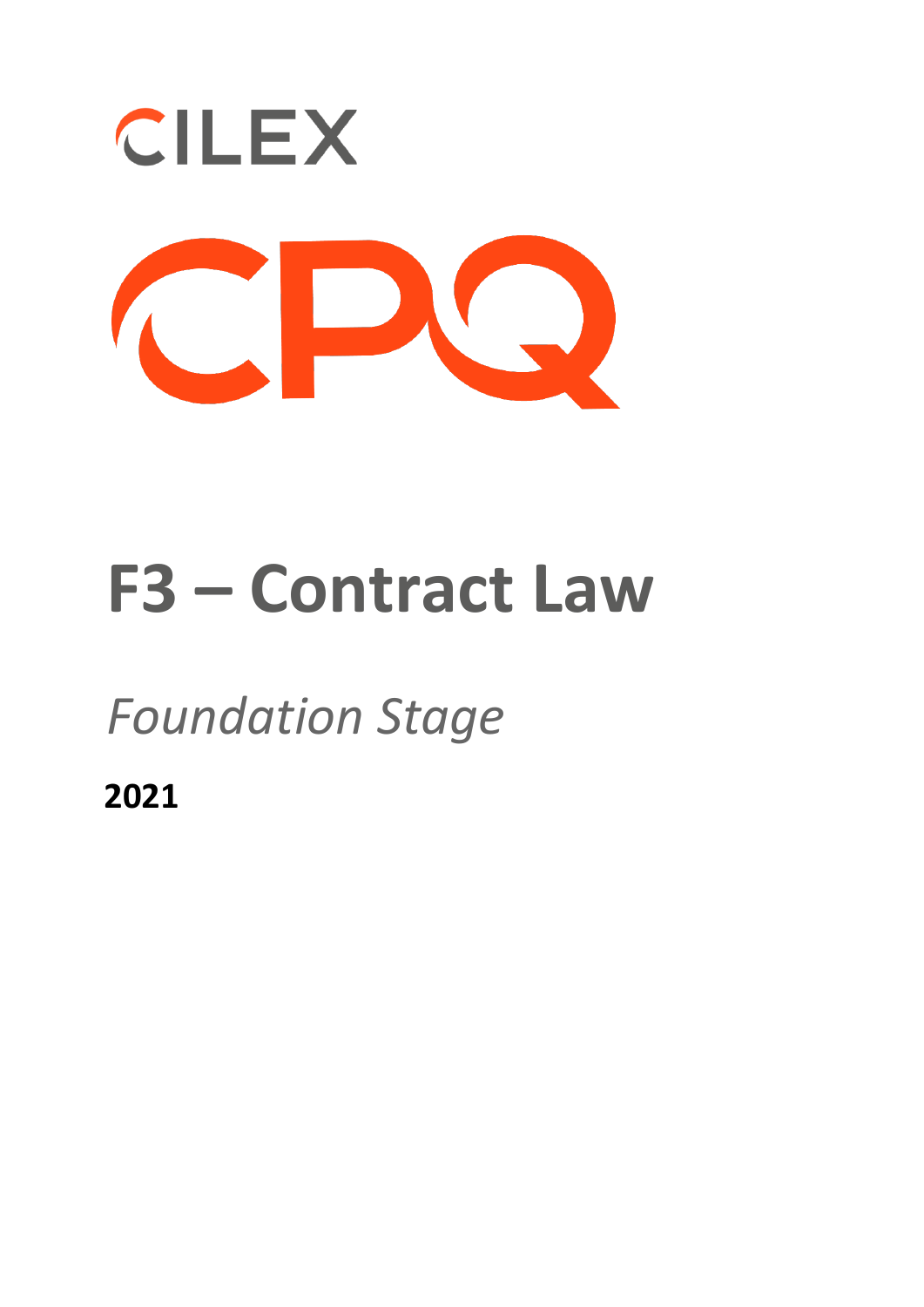### **F3: Contract Law**

The aim of this module is to give you the essential knowledge and understanding of the law of contract, the contexts in which it operates and how it may underpin commercial, professional, and individual relationships. This will enable you to understand how and when contractual obligations arise in the broad business environment including your own professional business environment; how to advise clients on the formation of a valid contract in non-contentious matters, and advise in potentially contentious matters, whether a contract exists and what, if any, obligations have been created.

The module covers:

- 1. Contract law in outline
- 2. The formation of a valid contract: offer and acceptance
- 3. The formation of a valid contract: consideration
- 4. The formation of a valid contract: intention to create legal relations and capacity
- 5. The content of a contract
- 6. Vitiating factors
- 7. Performance, termination and breach of contract
- 8. Causation and remedies for breach of contract

Throughout this module you must recognise the limit of your authority and experience and must know when to seek assistance.

#### **Learning Outcomes**

By the end of this module you will be able to:

- 1. Identify the professional context in which you are advising, and applicable law based on the facts and the evidence
- 2. Understand the client's position with reference to the law, facts and evidence
- 3. Advise a client with regard to non-contentious and contentious contractual matters
- 4. Make appropriate recommendations to the client which is in their best interests.

#### **Linked online assessment: F3**

**TQT: 100 hours**

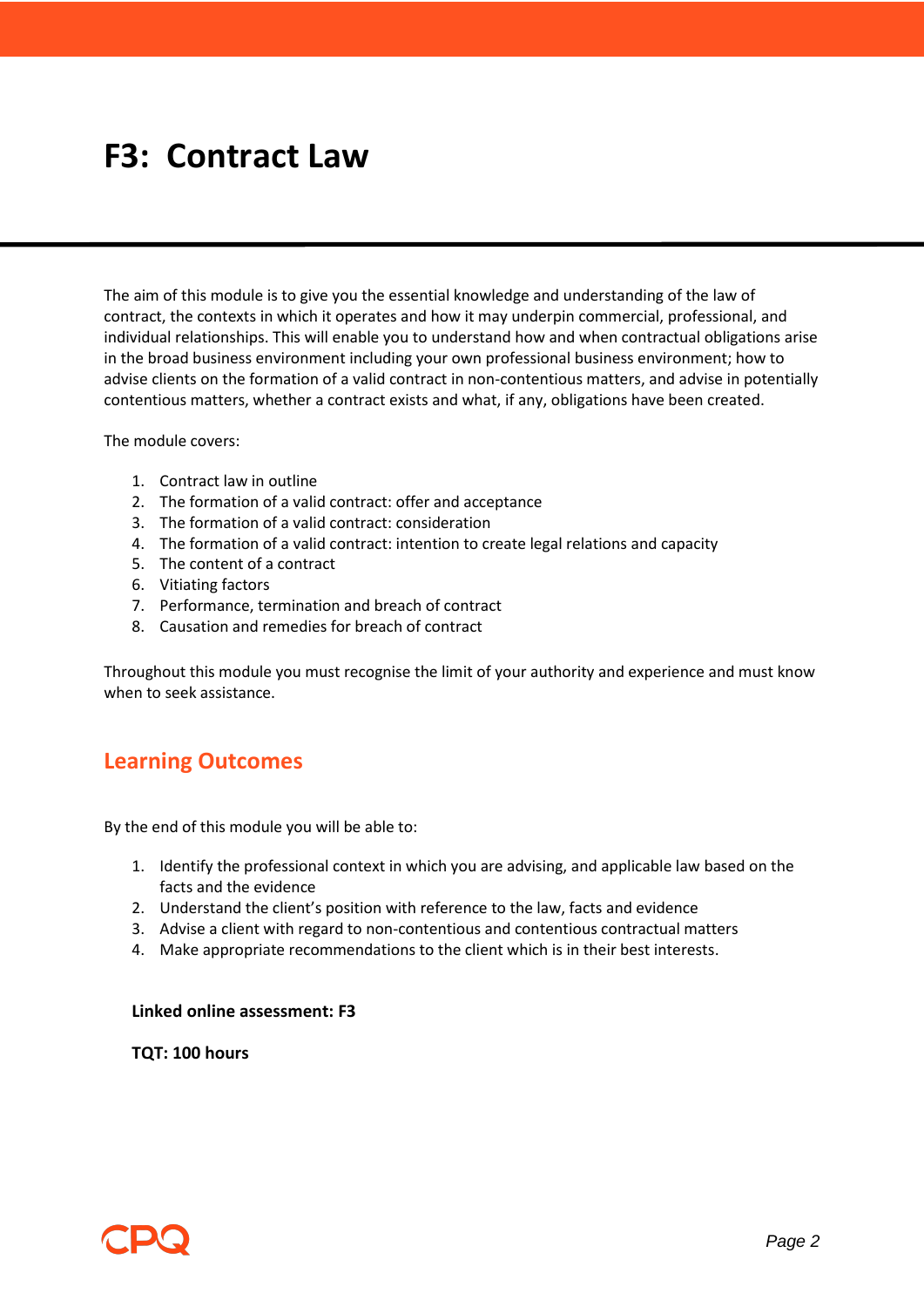| 1. Contract law in<br>outline | Contract law underpins many relationships including those in an<br>employment, commercial, professional and consumer context. You<br>need to understand how rights and interests are created, protected<br>and enforceable by law and why some contracts are not permitted<br>where they are contrary to public policy. Therefore, you will need to<br>know the following:                                                                                                                                                                                                    |
|-------------------------------|-------------------------------------------------------------------------------------------------------------------------------------------------------------------------------------------------------------------------------------------------------------------------------------------------------------------------------------------------------------------------------------------------------------------------------------------------------------------------------------------------------------------------------------------------------------------------------|
|                               | a) Privity of contract and third-party rights<br>Enforceability of a contract by a third party<br>٠<br>Contracts (Rights of Third Parties) Act 1999<br>$\bullet$<br>Assignment of contractual rights and liabilities<br>٠                                                                                                                                                                                                                                                                                                                                                     |
|                               | b) Professional relationships<br>Examples for context<br>Professional services contracts<br>$\circ$<br>Commercial contracts<br>$\circ$<br>Contracts of employment<br>$\circ$<br>Contracts of good faith<br>$\circ$<br>Insurance contracts<br>$\circ$<br>The Consumer Insurance (Disclosure and<br>$\circ$<br>Representations) Act 2012<br><b>Standard form contracts</b><br>٠<br>Battle of the forms<br>$\circ$<br>Boilerplate clauses<br>$\circ$<br>Purpose<br>$\circ$<br>Examples: entire agreement; no representation or<br>O<br>reliance; exclusion of third-party rights |
|                               | c) Business and consumer contracts<br>Sale of Goods Act 1979<br>$\bullet$<br>Supply of Goods and Services Act 1982<br><b>Consumer Protection Act 1987</b><br>٠<br>Consumer Rights Act 2015                                                                                                                                                                                                                                                                                                                                                                                    |
|                               | d) Illegality and public policy<br>Factors which make contracts illegal<br>Contracts to commit a crime; tort or fraud<br>Consequences<br>$\circ$<br>Ousting the jurisdiction of the courts<br>$\bullet$<br>Terms which prevent a person seeking the assistance<br>$\circ$<br>of the courts<br>Consequences<br>$\circ$<br>Restraint of trade e.g. employees; businesses                                                                                                                                                                                                        |

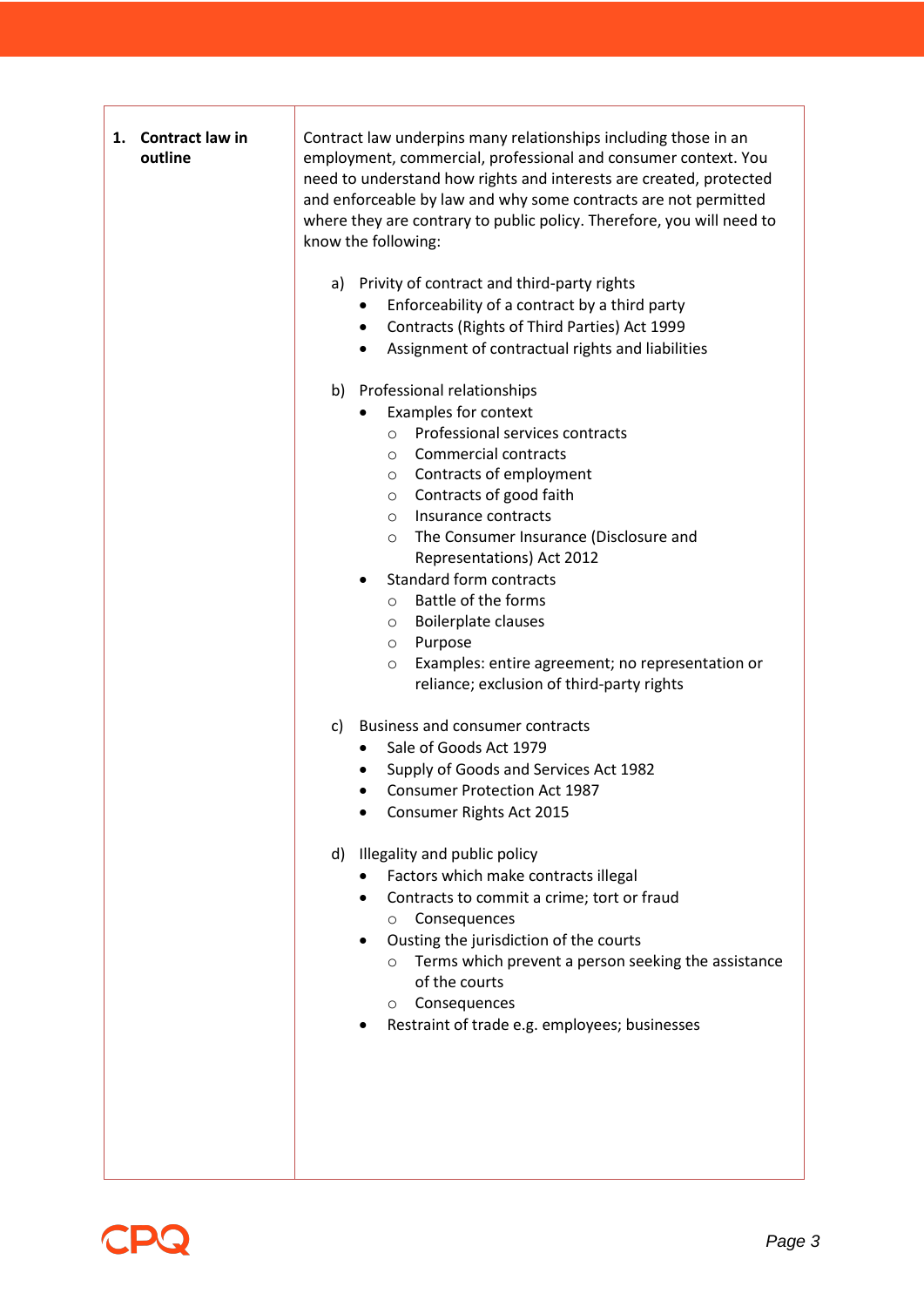#### **2. The formation of a valid contract: offer and acceptance**

You need to understand how a contract is formed and the necessary components to establish agreement between the parties; how and why each of these components is a vital ingredient in the formation of a valid contract. Therefore, you need to know about:

- a) Offer**:**
	- Definition
	- How an offer is made
	- Orally
	- In writing
	- By conduct
	- Invitations to treat
	- Factors distinguishing an offer from an invitation to treat e.g.: displays, advertisements, auctions, passengers, selfservice and automated machines; mere puff; auctions; tenders and online transactions
		- o Statements of price
	- Communication of the offer
		- o Requirement for communication
	- Communication may be to a definite person or to a wider group
	- Withdrawal of offer
		- o Requirement of withdrawal or revocation before acceptance
		- o When does revocation of the offer take place?
	- Counter-offers and rejection of offers
		- o Communication of rejection or counter-offer
		- o Effect of counter-offer
	- Termination by lapse of time
		- o Acceptance to be within a time prescribed in the offer
		- o Acceptance to be within a reasonable period of time
- b) Acceptance
	- Definition and effect of acceptance to bring about agreement
	- Methods of communication of acceptance and relevant timing as to when acceptance is made
		- o Acceptance complying with the terms of the offer
	- Instantaneous acceptance
		- o Oral acceptance face to face
		- o By telephone
	- Acceptance in writing
	- By post and email
	- Standard form contracts and the battle of the forms
- c) New methods of contract formation
	- Overview if smart contracting
	- Using video communications
	- Text messages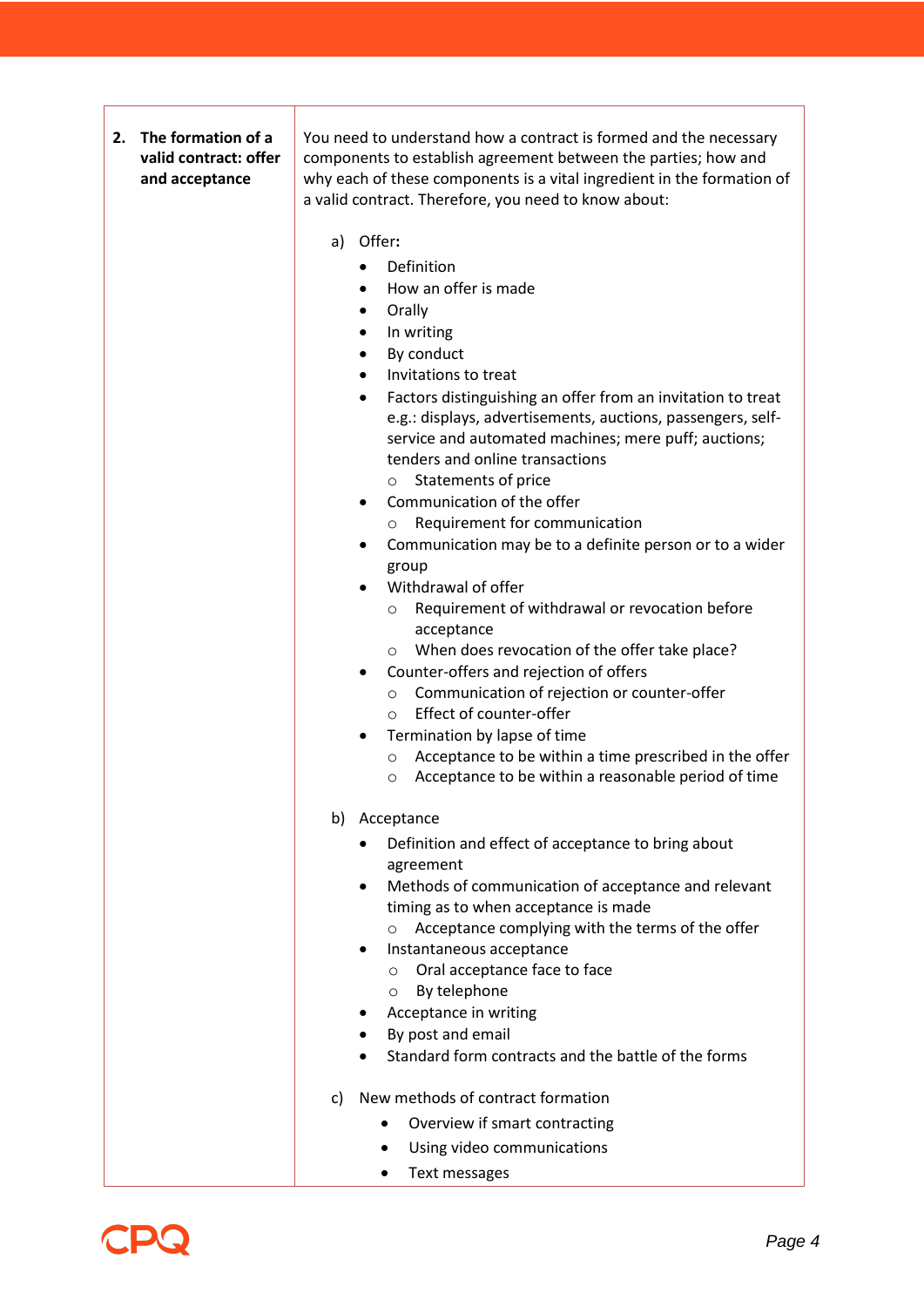| 3. | The formation of a<br>valid contract:<br>consideration                                          | You need to understand the central importance of consideration to<br>the creation of a contract and what is capable of amounting to<br>consideration. Therefore, you will need to know the following:<br>Consideration<br>a)<br>Definition<br>$\bullet$<br>Requirement for simple contracts<br>٠<br><b>Bare promises</b><br>٠<br>Distinction between executory, executed and past<br>$\bullet$<br>consideration<br>Requirements that consideration must:<br>$\bullet$<br>Move from the promisee<br>$\circ$<br>Be legal<br>O<br>Be possible<br>$\circ$<br>Not be past<br>$\circ$<br>Performance of existing duties as consideration<br>٠<br>Sufficiency and adequacy of consideration<br>$\bullet$<br>Bad bargains and caveat emptor<br>$\circ$<br>Satisfaction of debts<br>٠<br>Promissory estoppel                                                                                           |
|----|-------------------------------------------------------------------------------------------------|-----------------------------------------------------------------------------------------------------------------------------------------------------------------------------------------------------------------------------------------------------------------------------------------------------------------------------------------------------------------------------------------------------------------------------------------------------------------------------------------------------------------------------------------------------------------------------------------------------------------------------------------------------------------------------------------------------------------------------------------------------------------------------------------------------------------------------------------------------------------------------------------------|
| 4. | The formation of a<br>valid contract:<br>intention to create<br>legal relations and<br>capacity | For a contract to be valid, there must be intention to create legal<br>relations and the contracting parities must have capacity. Therefore,<br>you will need to know the following:<br>Intention to create legal relations<br>a)<br>Presumptions and rebuttals<br>٠<br><b>Business</b><br>Presumption of intention to create legal relations<br>$\circ$<br>Acceptance subject to contract<br>O<br>Social and domestic<br>Family agreements and clear intention to be bound<br>O<br>Mutuality between the parties<br>$\circ$<br>b) Capacity<br>Minors and others under an incapacity<br>Minors' Contracts Act 1987<br>$\bullet$<br>Contracts for necessaries<br>Debts<br>٠<br>Beneficial contracts of service<br>$\bullet$<br>Voidable contracts<br>$\circ$<br>Partnerships<br>Limited liability partnerships<br>O<br>Companies<br>The importance of identifying the contracting parties<br>O |

 $\mathsf{r}$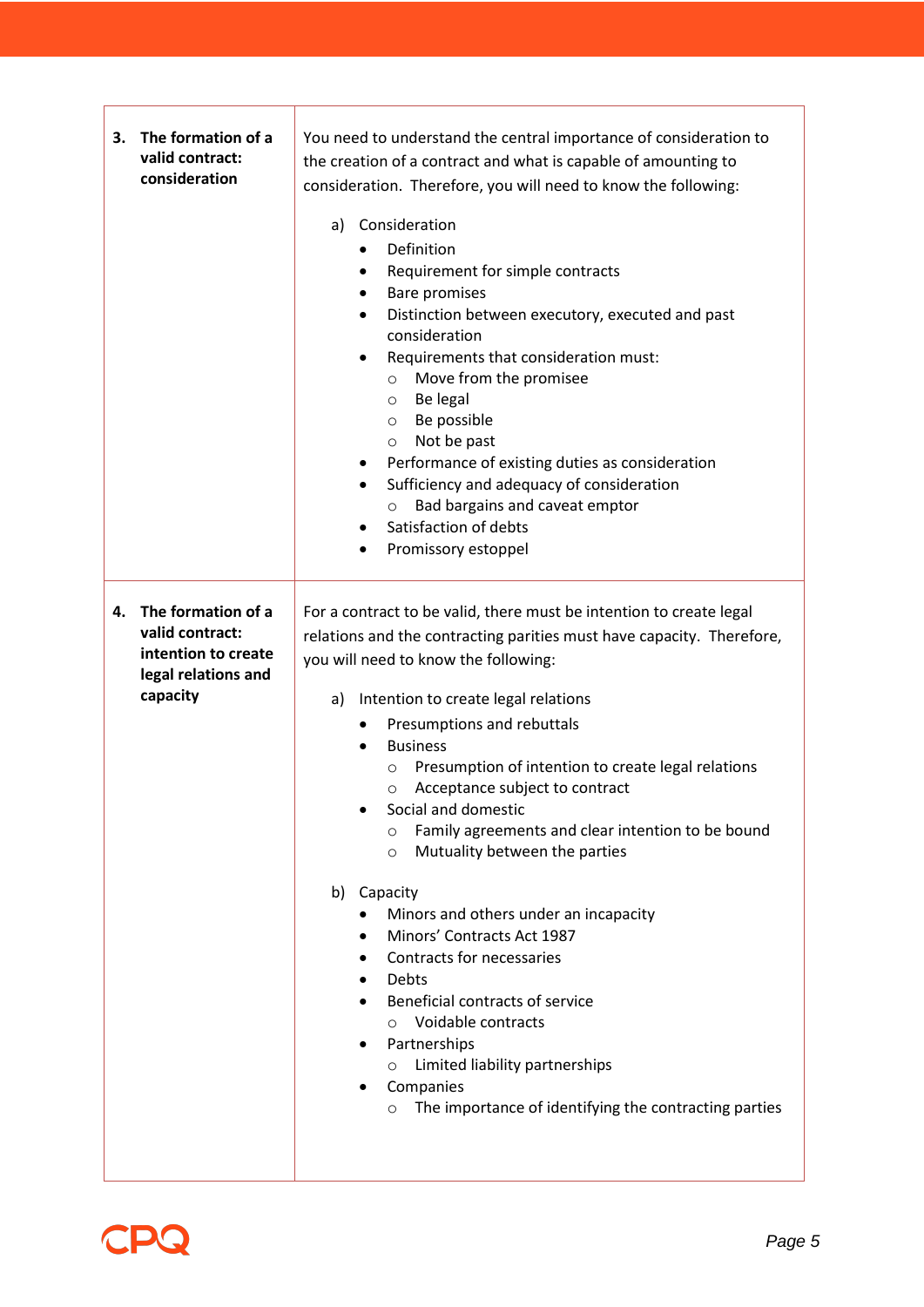| 5. The content of a<br>contract | Understanding of the content of written and oral contracts is vital to<br>the formation of a valid contract. This will enable you to interpret: -<br>what the words mean; how the words used impact on the obligations<br>arising; and why some terms are not permitted. You will also<br>understand why it is sometimes necessary to imply terms into the<br>contract so that it makes business sense. Therefore, you will need to<br>know the following:                               |
|---------------------------------|------------------------------------------------------------------------------------------------------------------------------------------------------------------------------------------------------------------------------------------------------------------------------------------------------------------------------------------------------------------------------------------------------------------------------------------------------------------------------------------|
|                                 | Oral and written contracts<br>a)<br>Contracts may be oral or in writing<br>Contracts which must be in writing                                                                                                                                                                                                                                                                                                                                                                            |
|                                 | b) Interpretation of contracts<br>Principles of interpretation<br>٠<br>Intention of the parties<br>٠<br>Documentary, factual and commercial context<br>$\bullet$                                                                                                                                                                                                                                                                                                                         |
|                                 | c) Express terms Express terms definition<br>٠<br>Conditions: definition<br>$\bullet$<br>Time made of the essence by express agreement or<br>$\bullet$<br>implied by the facts<br>Warranties: definition<br>$\bullet$<br>Innominate/intermediate terms: definition<br>$\bullet$<br>Incorporation of written terms into oral contracts -<br>$\bullet$<br>Oral statements as terms<br>$\bullet$<br>Oral statements adding terms to a written contract<br>٠                                 |
|                                 | d) Implied terms at common law and under statute<br><b>Business efficacy</b><br>٠<br>Reasonableness and the officious bystander test<br>$\bullet$<br>Implied terms must not be contradictory to an express<br>٠<br>term<br>Custom and trade practice and course of dealing<br>Terms implied by statute<br>Sale of Goods Act 1979<br>$\circ$<br>Supply of Goods and Services Act 1982<br>$\circ$<br><b>Consumer Protection Act 1987</b><br>$\circ$<br>Consumer Rights Act 2015<br>$\circ$ |
|                                 | e) Control of exemption clauses, and unfair terms<br>Reasonableness and interpretation<br>The 'contra proferentem' rule<br>٠<br>Use of the incorporation rules<br>$\bullet$<br>Unfair Contract Terms Act 1977<br>Consumer Rights Act 2015                                                                                                                                                                                                                                                |

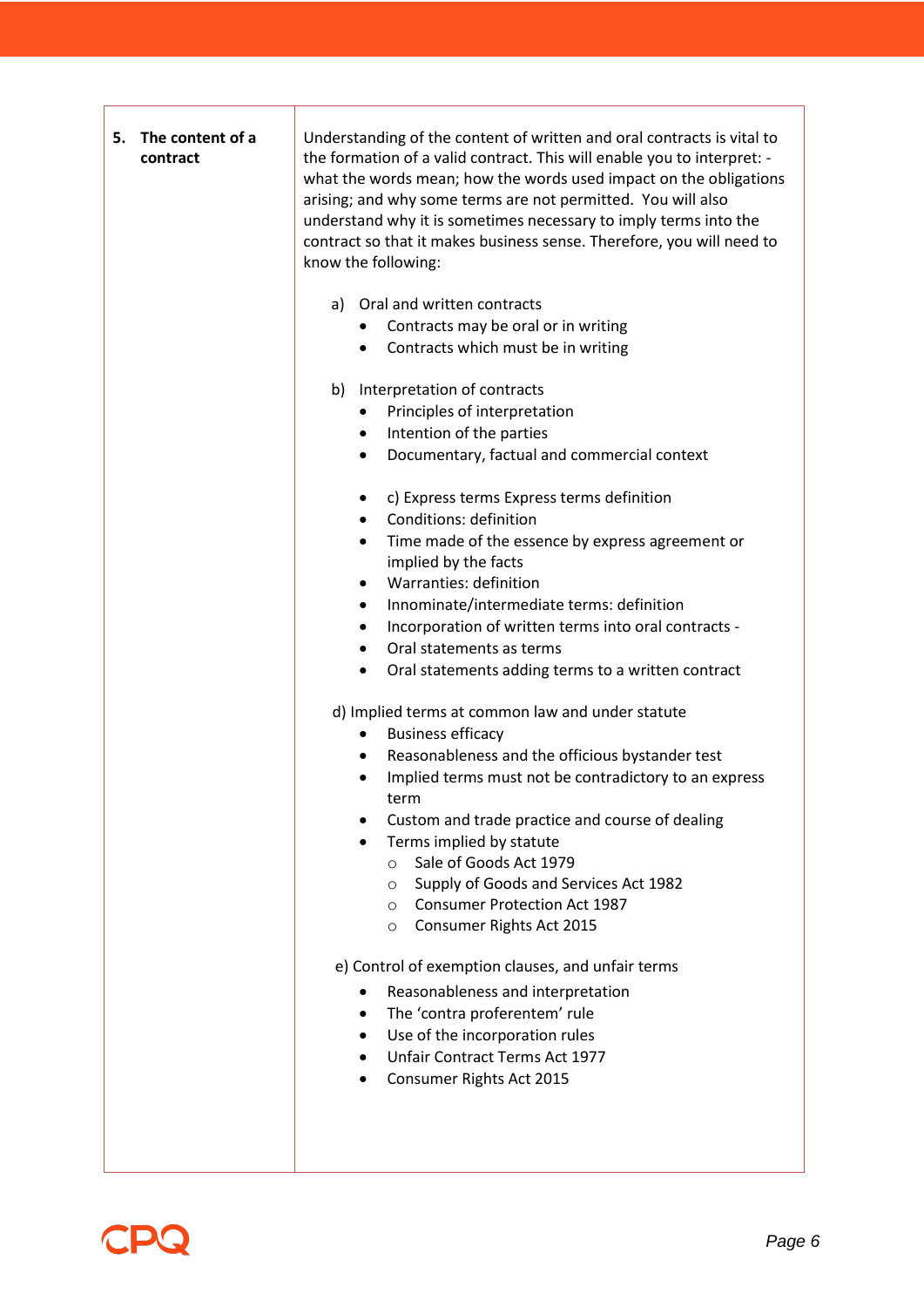| 6. Vitiating factors | You must understand the importance of clear and unambiguous<br>agreement between the parties about the contract and its terms and<br>why mistake, misrepresentation, duress or undue influence can vitiate<br>or "spoil" the contract. Therefore, you will need to know the<br>following:                                                                                                                                                                                                                         |
|----------------------|-------------------------------------------------------------------------------------------------------------------------------------------------------------------------------------------------------------------------------------------------------------------------------------------------------------------------------------------------------------------------------------------------------------------------------------------------------------------------------------------------------------------|
|                      | Mistake<br>a)<br>Common mistake<br>٠<br>The grounds for common mistake<br>$\circ$<br>The effect of a unilateral mistake as to:<br>$\bullet$<br>Terms of the contract<br>$\circ$<br>Identity of the subject matter<br>$\circ$<br>Ownership of the subject matter<br>$\circ$<br>Existence of the subject matter<br>$\circ$<br>Quality of the subject matter<br>$\circ$<br>Identity of the contracting party<br>$\circ$<br>Effect of mistakenly signed documents                                                     |
|                      | b)<br>Misrepresentation<br>Requirements:<br>٠<br>Statement of fact rather than opinion or puff<br>$\circ$<br>○ A statement which is false and unambiguous:<br>$\circ$ Subsequent falsity<br>Reasonable reliance and inducements<br>$\circ$<br>Innocent and negligent misrepresentation and<br>٠<br>misstatement<br>Negligent misstatement<br>$\circ$<br>Negligent & innocent misrepresentations - s2(1)<br>$\circ$<br>Misrepresentation Act 1967<br>Fraudulent misrepresentation<br>s.2 Fraud Act 2006<br>$\circ$ |
|                      | c) Remedies<br>Rescission and the bars to rescission<br>Damages in lieu under s.2(2) of the Misrepresentation Act<br>٠<br>1967<br>Damages at common law<br>Damages under s.2(1) of the Misrepresentation Act 1967.                                                                                                                                                                                                                                                                                                |
|                      | Duress and Undue Influence<br>d)<br>Meaning of duress<br>Nature and effect<br>$\circ$<br>Threat of harm to a person or goods<br>$\circ$<br>The requirements<br>$\circ$<br>Economic duress<br>As distinct from ordinary commercial pressure<br>$\circ$<br>The requirements<br>$\circ$<br>Meaning of undue influence<br>Presumed undue influence: scope, requirements and<br>$\circ$<br>effect                                                                                                                      |

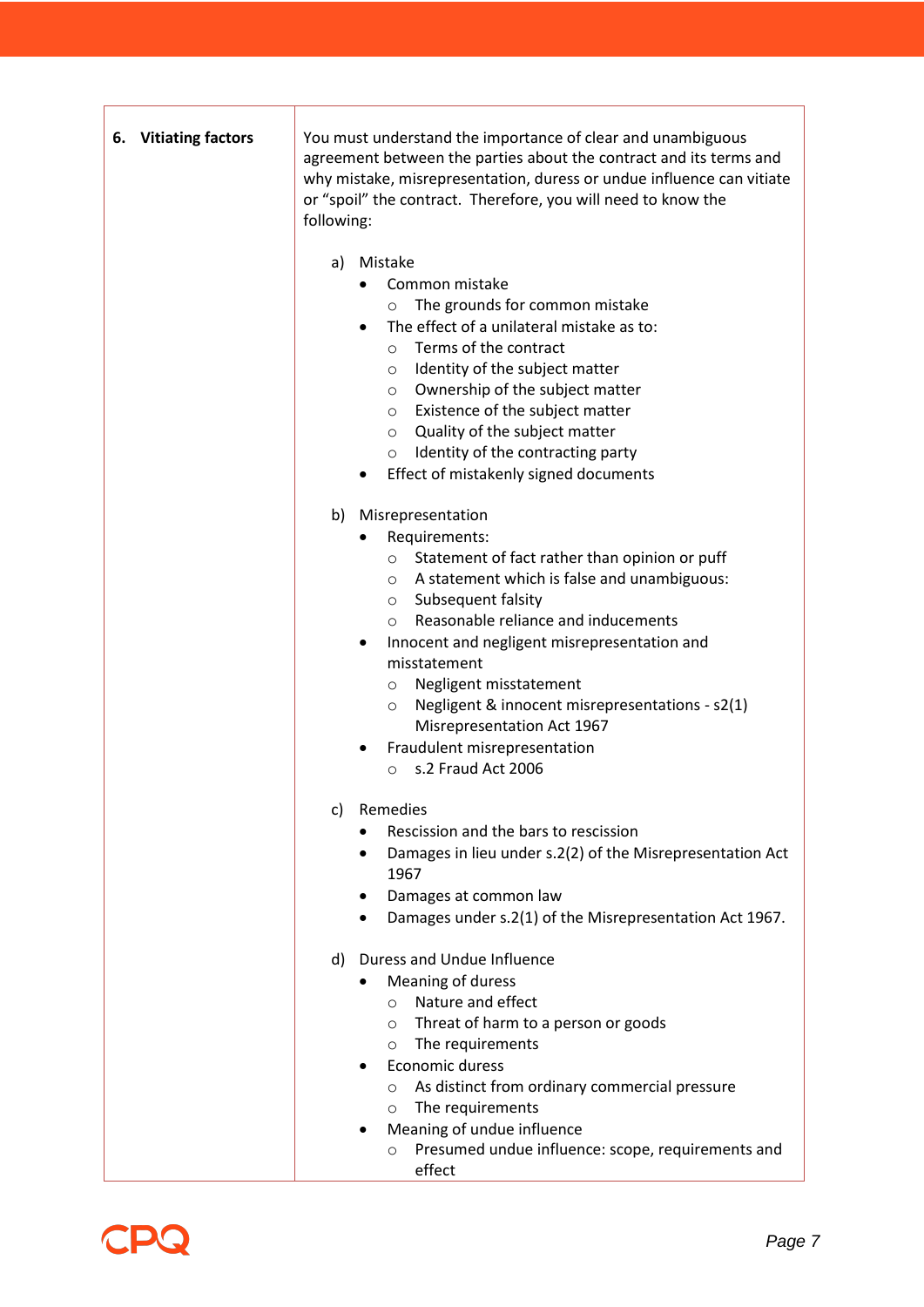|                                                          | Actual undue influence: scope, requirements and<br>$\circ$<br>effect<br>Consequences (rescission)<br>$\circ$                                                                                                                                                                                                                                                                                                                                                                                                                                                                                                                                                                                                                                                                                                                                                                                                                                                                                                                                                                                                                                                                                                                                                                                                                                                                                                                                                                                                                       |
|----------------------------------------------------------|------------------------------------------------------------------------------------------------------------------------------------------------------------------------------------------------------------------------------------------------------------------------------------------------------------------------------------------------------------------------------------------------------------------------------------------------------------------------------------------------------------------------------------------------------------------------------------------------------------------------------------------------------------------------------------------------------------------------------------------------------------------------------------------------------------------------------------------------------------------------------------------------------------------------------------------------------------------------------------------------------------------------------------------------------------------------------------------------------------------------------------------------------------------------------------------------------------------------------------------------------------------------------------------------------------------------------------------------------------------------------------------------------------------------------------------------------------------------------------------------------------------------------------|
| 7. Performance,<br>termination and<br>breach of contract | You need to be able to explain how and why a contract may be<br>discharged through performance, part-performance and agreement<br>and so release the parties from their obligations. You should<br>understand how and why: - time may be an important factor in the<br>performance of a contract; some contracts may be breached; some<br>contracts may be frustrated and made incapable of performance.<br>Therefore, you will need to know the following:<br>a) Performance of the contract<br>Substantial performance<br>Divisible and severable contracts<br>b) Discharge by agreement<br>Accord and satisfaction<br>Breach of contract:<br>c)<br>Effect of a breach of warranty<br>Repudiatory breach and anticipatory breach<br>$\bullet$<br>Events giving rise to repudiation by innocent party:<br>Breach of condition or a sufficiently serious breach of<br>$\circ$<br>an innominate/intermediate term<br>A refusal to perform the contract<br>$\circ$<br>d) Discharge by frustration<br>Definition<br>Grounds for frustration:<br>Physical impossibility<br>$\circ$<br>O Destruction of subject matter<br>Illness or death<br>$\circ$<br>Unavailability<br>$\circ$<br>Failure of a source<br>$\circ$<br>Supervening illegality:<br>$\circ$<br>Impossibility of a common purpose<br>The function of force majeure clauses<br>$\circ$<br>Limits to the application of the frustration principle<br>$\circ$<br>Effect of a frustrated contract: Common law and s1<br>$\circ$<br>Law reform (Frustrated Contracts) Act 1943 |